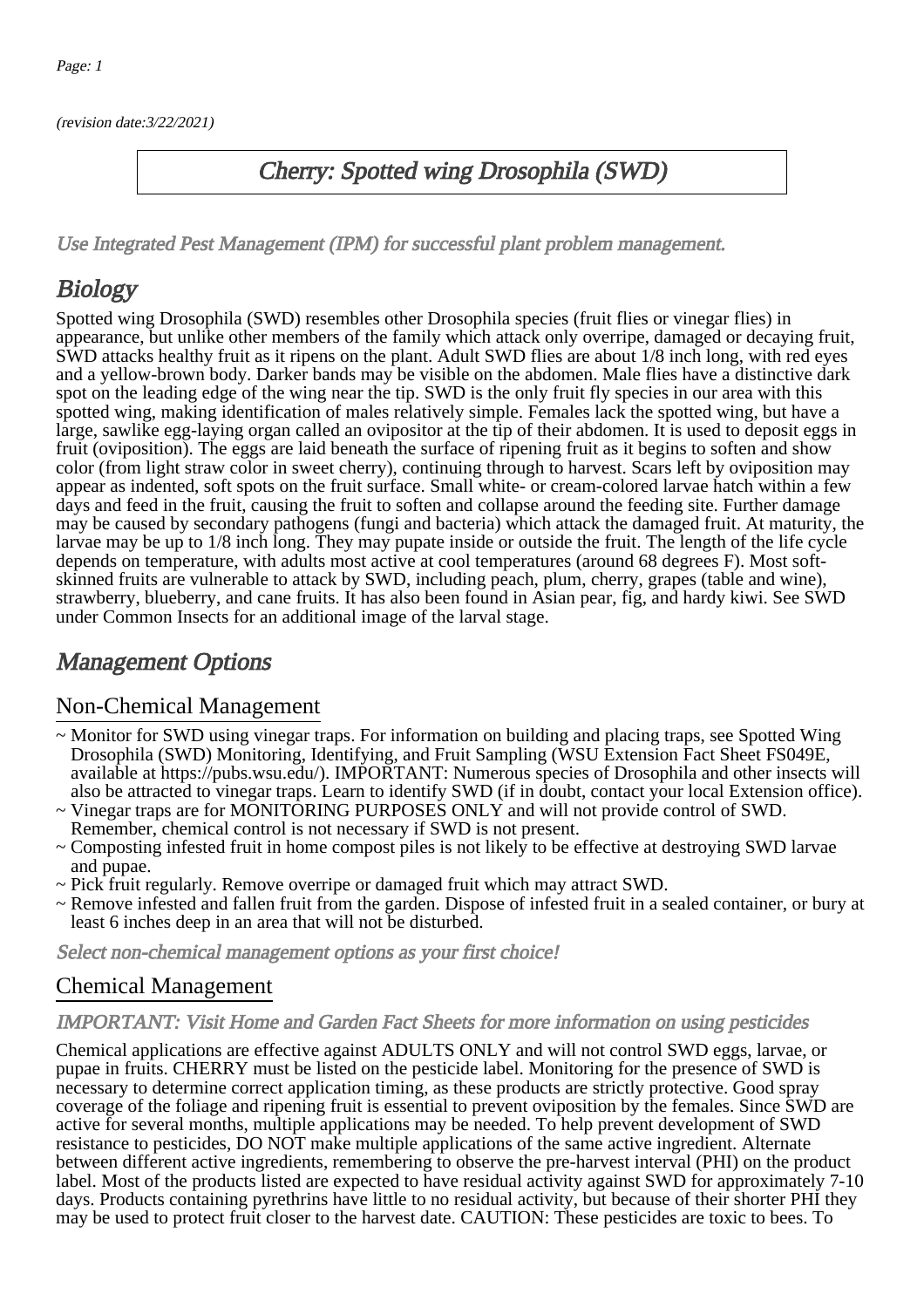reduce risk to pollinating bees, make pesticide applications in the evening after bees are done working for the day. Do not apply on or near flowering plants. Homeowners should not make foliar applications to trees over 10 ft. tall. Consult a commercial pesticide applicator for treatment of trees over 10 ft. tall.

#### Listed below are examples of pesticides that are legal in Washington. Always read and follow all label directions.

~ Foxfarm Don't Bug Me Home & Garden Insect Spray RTU - active ingredient: pyrethrins, piperonyl butoxide - EPA reg no: 1021-1801-71996 ~ Garden Safe Houseplant and Garden Insect Killer - active ingredient: pyrethrins, piperonyl butoxide - EPA reg no: 478-125-39609 ~ Monterey Bug Buster II -<br>-~ Monterey Garden Insect Spray [Organic] - active ingredient: spinosad (spinosyn A+D) - EPA reg no: 62719-314-54705 ~ Natural Guard Spinosad Bagworm, Tent Caterpillar & Chewing Insect Control -<br>-~ Ortho Max Malathion Insect Spray Conc active ingredient: esfenvalerate EPA reg no: 1021-1778-54705 active ingredient: spinosad (spinosyn A+D) EPA reg no: 62719-314-7401 active ingredient: malathion

- - EPA reg no: 239-739
- ~ Spectracide Malathion Insect Spray Conc
	- active ingredient: malathion - EPA reg no: 46515-19-8845
- ~ This list may not include all products registered for this use.